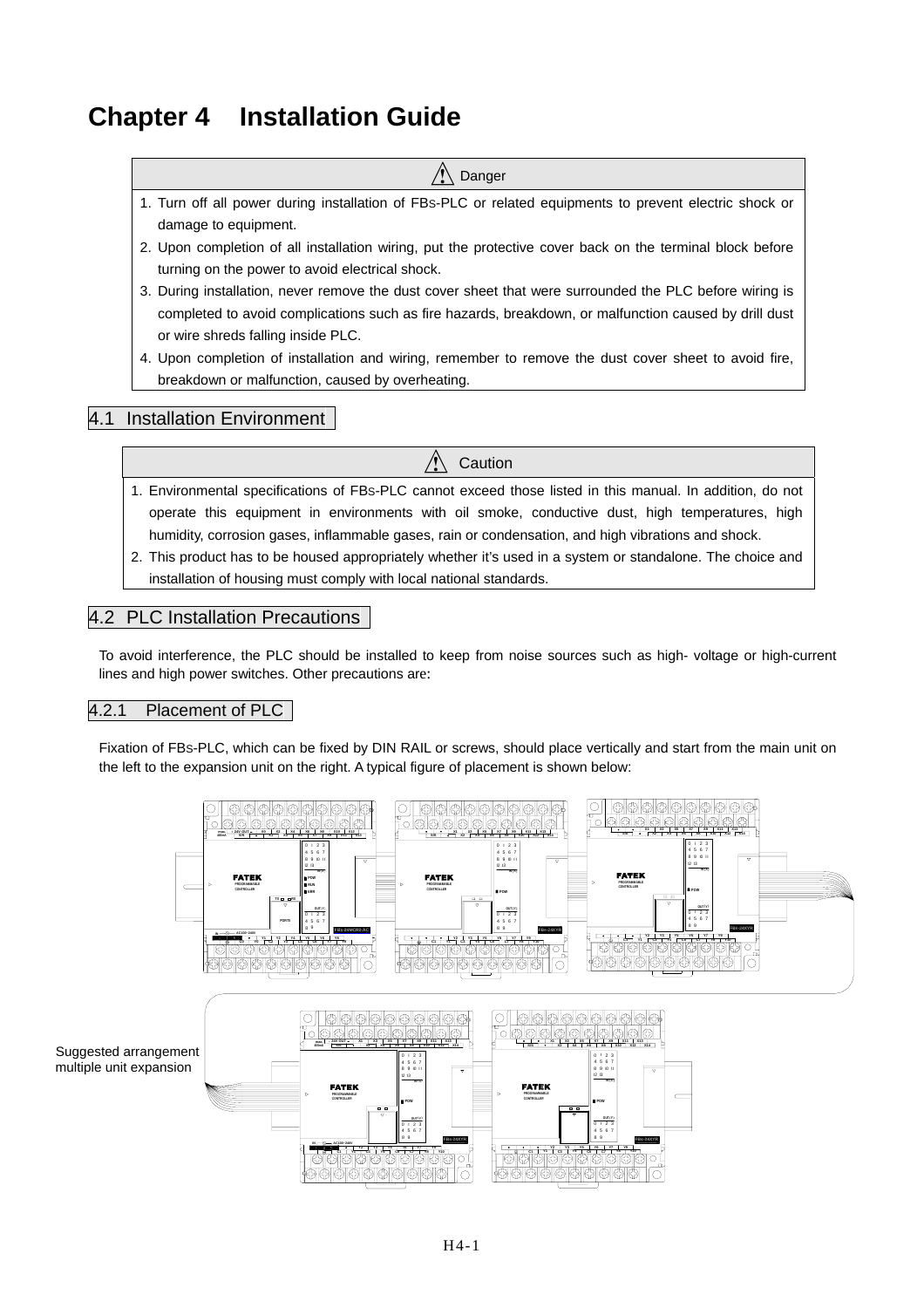#### 4.2.2 Ventilation Space

The heat in FBS-PLC is ventilated via air circulation. There should reserve more than 20mm space, both below and above PLC, and with vertical installation, for ventilation. as shown in the figure below:



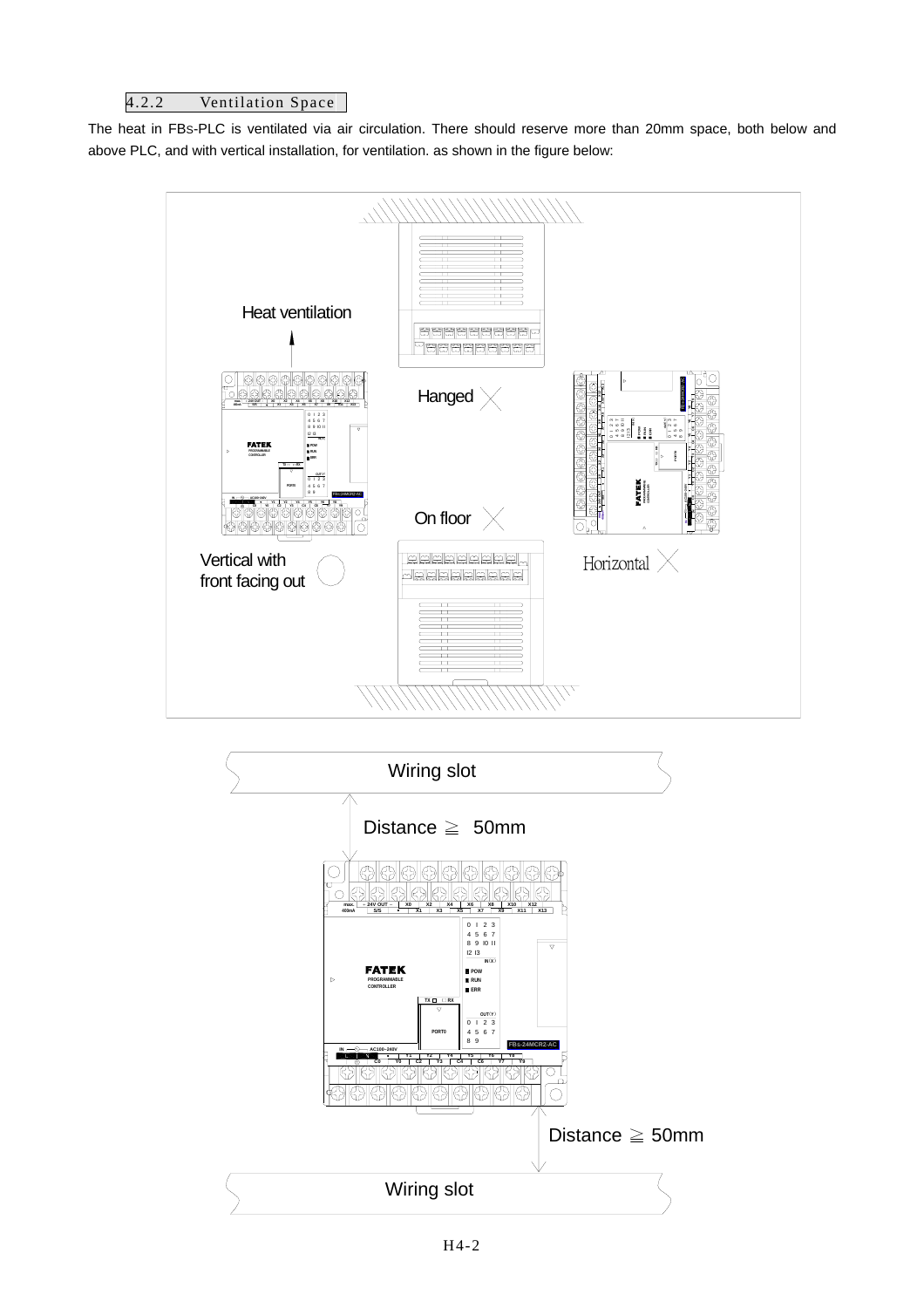## 4.3 Fixation by DIN RAIL

In an environment with slight vibration (less than 0.5G), this is the most convenient way of fixation and is easy for maintenance. Please use DIN EN50022 DIN RAIL, as shown in the figure below.



Mount  $\implies$  Hold PLC facing its front, press it down with a 15 degree tilt onto the DIN RAIL. Swing it down until the upper edge of DIN RAIL groove on PLC back touches the upper tab of DIN RAIL. Then use this locked-in point as a pivot to press the PLC forward on the bottom and lock it in position. The procedure is illustrated below:



 $\Box$ Bismount  $\Box$  Use a long screwdriver to reach in the hole on the DIN RAIL tab. Pull out the tab to "pulled out" position to remove PLC, as shown in the figure below.

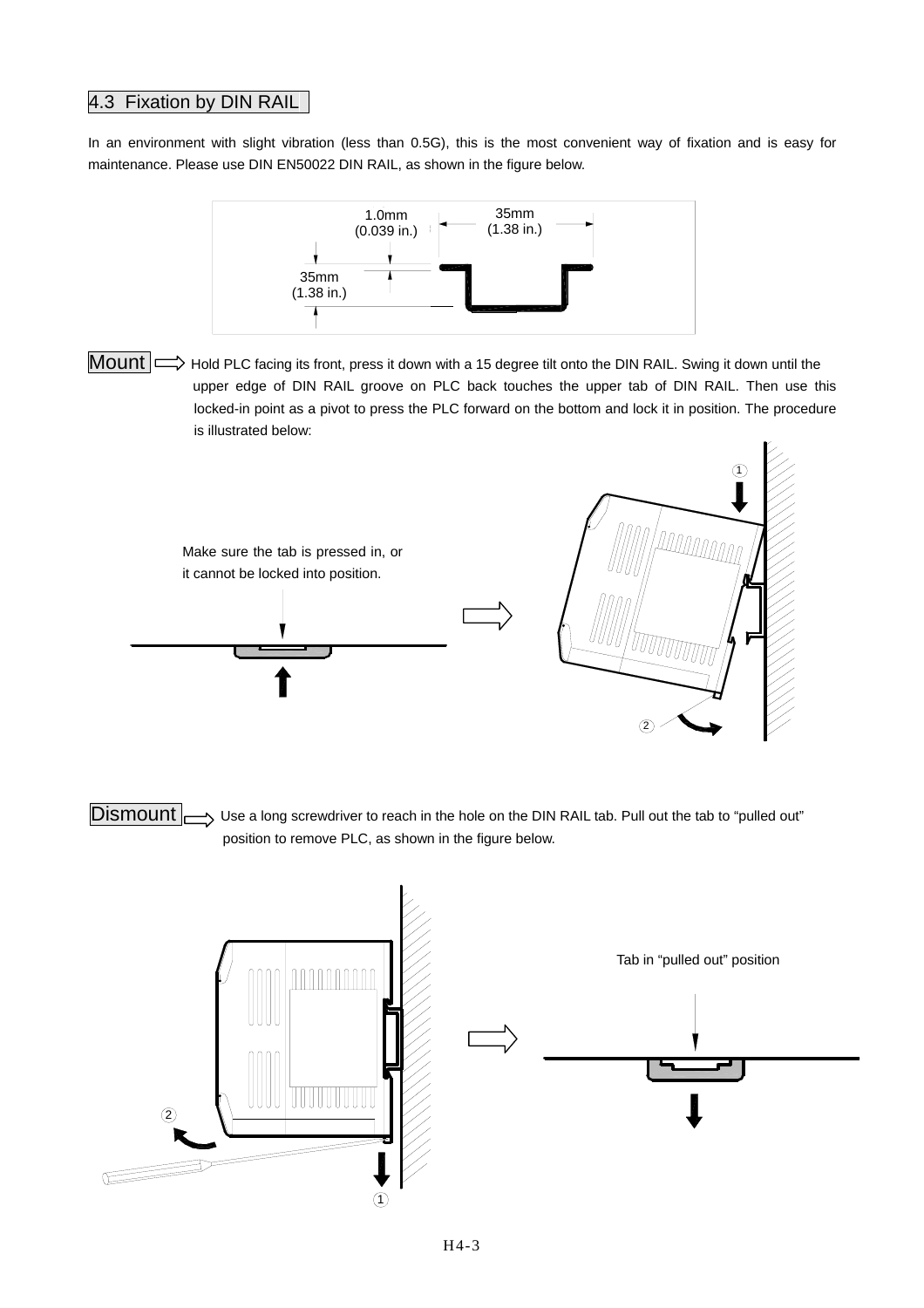## 4.4 Fixation by Screws

In environments with larger vibration (more than 0.5G), the unit must be secured by M3 or M4 screws. Positions and sizes of screw holes in various models of FBS-PLC are illustrated in the following:





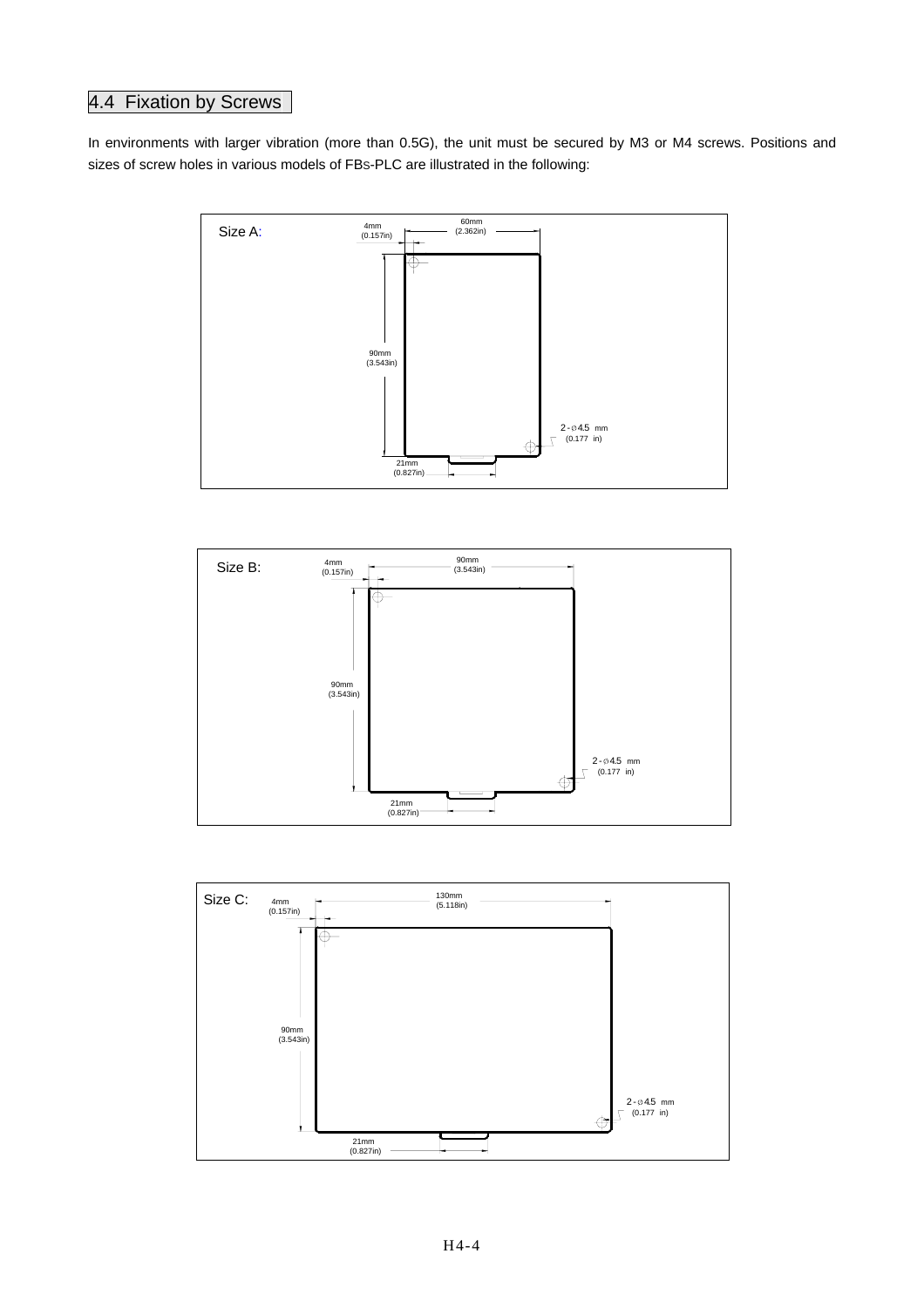